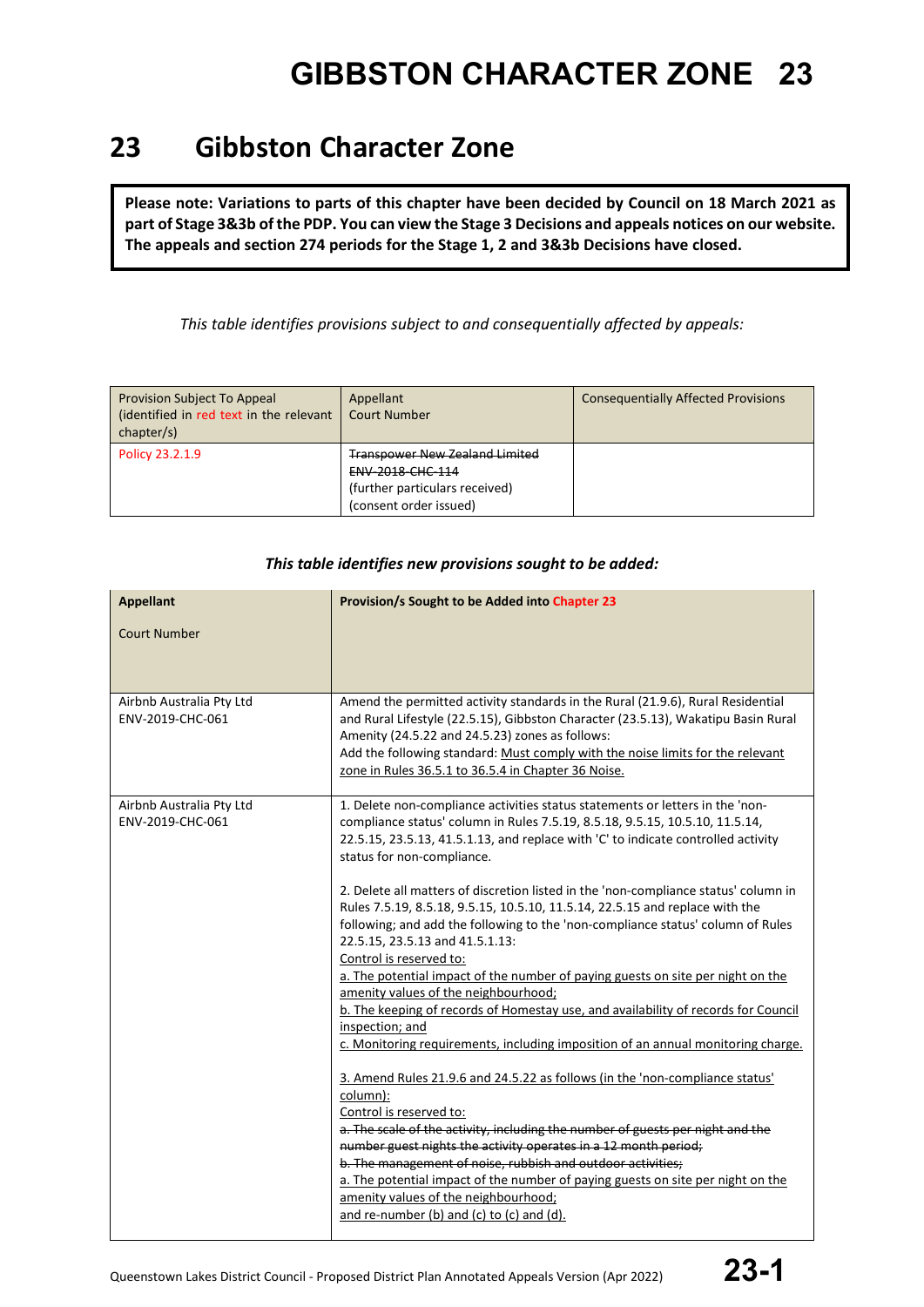| Airbnb Australia Pty Ltd                     | 4. Amend the 'non-compliance status' columns of rules 16.5.13, 42.5.10 and<br>43.5.15 as follows:<br>Control is reserved to:<br>a. The potential impact of the number of paying guests on site per night on the<br>amenity values of the neighbourhood;<br>a. The location, nature and scale of activities;<br>b. The location, and provision, and screening of parking and access;<br>c. The management of noise, rubbish and outdoor activities;<br>and re-number (d) and (e) to (b) and (c).<br>Amend the permitted activity standards for RVAs in these rules as follows:                                                                                                                                                                                                                                                                                                                                                                                                                                                                                                                                                                                                                                                                                                                                                                                                                                                                                                                                                                                                                                                                                                                                                                                                                                                                                                                                                                                                                                          |
|----------------------------------------------|------------------------------------------------------------------------------------------------------------------------------------------------------------------------------------------------------------------------------------------------------------------------------------------------------------------------------------------------------------------------------------------------------------------------------------------------------------------------------------------------------------------------------------------------------------------------------------------------------------------------------------------------------------------------------------------------------------------------------------------------------------------------------------------------------------------------------------------------------------------------------------------------------------------------------------------------------------------------------------------------------------------------------------------------------------------------------------------------------------------------------------------------------------------------------------------------------------------------------------------------------------------------------------------------------------------------------------------------------------------------------------------------------------------------------------------------------------------------------------------------------------------------------------------------------------------------------------------------------------------------------------------------------------------------------------------------------------------------------------------------------------------------------------------------------------------------------------------------------------------------------------------------------------------------------------------------------------------------------------------------------------------------|
| ENV-2019-CHC-061                             | • Must not exceed a cumulative total of 120 90 nights occupation by paying<br>guests on a site per 12 month period.<br>. Must comply with the noise limits for the relevant zone in Rules 36.5.1 to 36.5.4<br>in Chapter 36 Noise.<br>$\cdot$<br>• Smoke alarms must be provided in accordance with clause 5 of the Residential<br>Tenancies (Smoke Alarms and Insulation) Regulations 2016.                                                                                                                                                                                                                                                                                                                                                                                                                                                                                                                                                                                                                                                                                                                                                                                                                                                                                                                                                                                                                                                                                                                                                                                                                                                                                                                                                                                                                                                                                                                                                                                                                           |
| Airbnb Australia Pty Ltd<br>ENV-2019-CHC-061 | 1. For Rules 7.5.18; 8.5.17; 9.5.14; 10.5.9; 11.5.13:<br>a. delete all text within the 'non-compliance status' column except for the<br>following two matters (which have different numbering for each rule):<br>"The keeping of records of RVA use, and availability of records for Council<br>inspection; and<br>Monitoring requirements, including imposition of an annual monitoring charge."<br>b. Insert into the 'non-compliance status' column, above the two remaining<br>matters<br>- 'C' (to indicate controlled activity status).<br>- the statement "Control is reserved to:"<br>- the following new matter of control: "The location and provision of parking and<br>access for the construction of new residential dwellings to be used for RVA"<br>2. For Rules 16.5.12; 21.9.5; 24.5.20; 42.5.9; 43.5.14, within the 'non-compliance<br>status' column, make the following changes:<br>a. delete all matters of control, except the following two (which have different<br>numbering for each rule):<br>"The keeping of records of RVA use, and availability of records for Council<br>inspection; and<br>Monitoring requirements, including imposition of an annual monitoring charge."<br>b. add the following new matter of control: "The location and provision of parking<br>and access for the construction of new residential dwellings to be used for RVA"<br>3. For Rules 22.5.14; 23.5.12; 41.5.1.12, within the 'non-compliance status'<br>column, make the following changes:<br>a. delete "D" and replace with "C" (to indicate controlled activity status).<br>b. Add the following text: "Control is reserved to:"<br>c. Add the following matters of control:<br>a. The location and provision of parking and access for the construction of new<br>residential dwellings to be used for RVA;<br>b. The keeping of records of RVA use, and availability of records for Council<br>inspection; and<br>c. Monitoring requirements, including imposition of an annual monitoring charge. |

*Note: the annotations in this chapter reflect the Council's interpretation of the provisions affected by appeals.*

### **23.1 Zone Purpose**

The purpose of the gibbston Character zone is to provide primarily for viticulture and commercial activities with an affiliation to viticulture within the confined space of the gibbston Valley.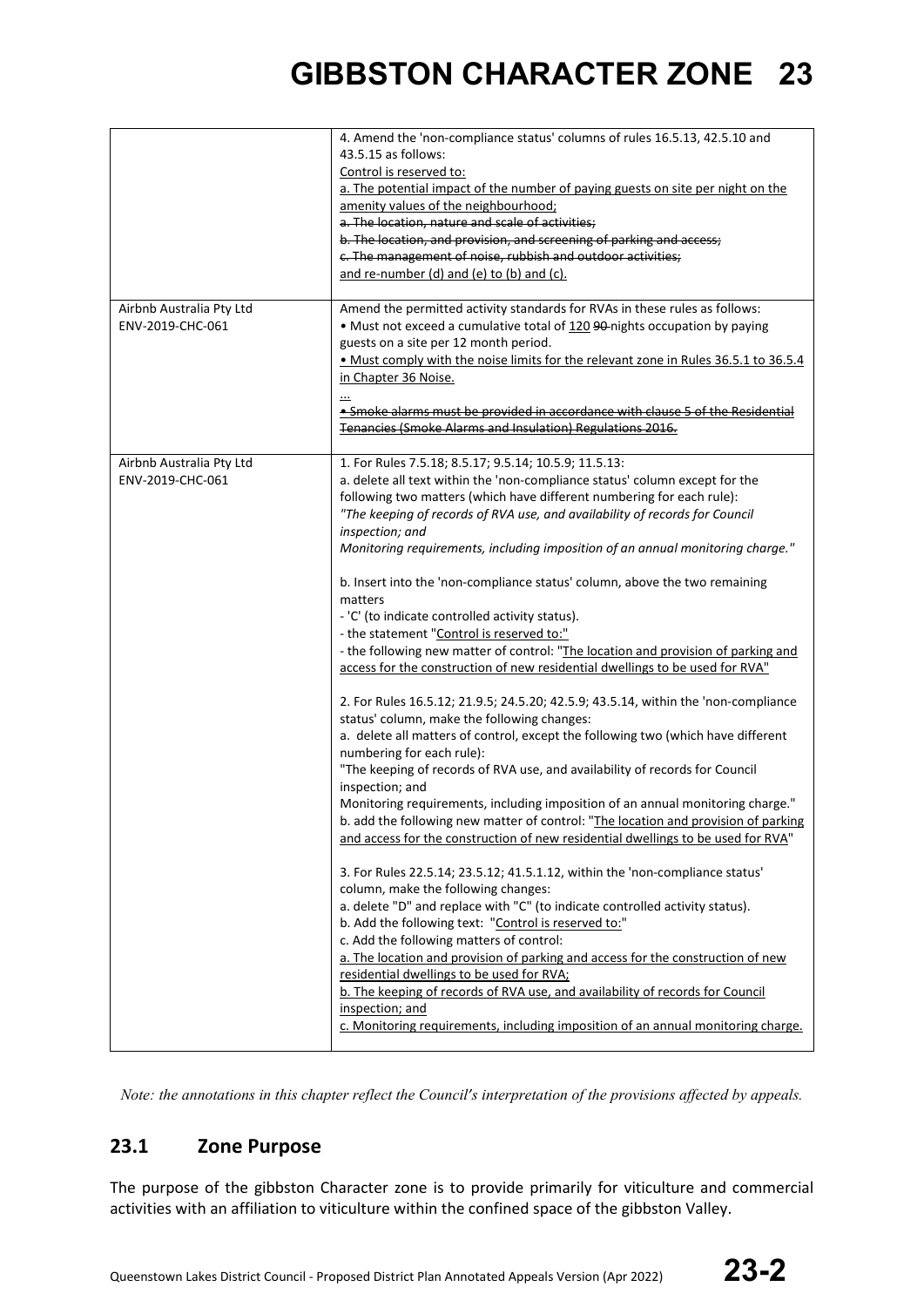The zone is recognised as having a distinctive character and sense of place. It incorporates terraced areas above the Kawarau River, lying between and including Chard Farm and Waitiri. Soils, the microclimate within this area and availability of water have enabled development for viticulture to the extent that this is an acclaimed wine producing area.

The zone has experienced residential subdivision and development. This creates the potential to degrade the distinctive character and create conflict with established and anticipated intensive viticultural activities.

### **23.2 Objectives and Policies**

23.2.1 **Objective - The economic viability, character and landscape values of the Gibbston Character Zone are protected by enabling viticulture and other appropriate activities that rely on the rural resource of the Gibbston Valley and managing the adverse effects resulting from other activities locating in the Zone.**

#### **Policies**

- 23.2.1.1 Enable viticulture activities and provide for other appropriate activities that rely on the rural resource of the Gibbston Valley while protecting, maintaining or enhancing the values of indigenous biodiversity, ecosystems services, the landscape and surface of lakes and rivers and their margins.
- 23.2.1.2 Ensure land with potential value for rural productive activities is not compromised by the inappropriate location of other developments and buildings.
- $23.2.1.3$ Ensure activities not based on the rural resources of the area occur only where the character and productivity of the Gibbston Character zone and wider Gibbston Valley will not be adversely impacted.
- 23.2.1.4 Provide for a range of buildings allied to rural productive activity and worker accommodation.
- 23.2.1.5 Avoid or mitigate adverse effects of development on the landscape and economic values of the Gibbston Character zone and wider Gibbston Valley.
- 23.2.1.6 Protect, maintain and enhance landscape values by ensuring all structures are located in areas with the potential to absorb change.
- 23.2.1.7 Avoid the location of structures, including water tanks, other than regionally significant infrastructure, on skylines, ridges, hills and prominent slopes.
- 23.2.1.8 Locate, design, operate and maintain regionally significant infrastructure so as to seek to avoid significant adverse effects on the character of the landscape, while acknowledging that location constraints and/or the nature of the infrastructure may mean that this is not possible in all cases.
- 23.2.1.9 In cases where it is demonstrated that regionally significant infrastructure cannot avoid significant adverse effects on the character of the landscape, such adverse effects shall be remedied or mitigated.

| Policy 23.2.1.9 and relief sought | Appellant<br><b>Court Number</b> | Consequentially<br>Affected |
|-----------------------------------|----------------------------------|-----------------------------|
|                                   |                                  | <b>Provisions</b>           |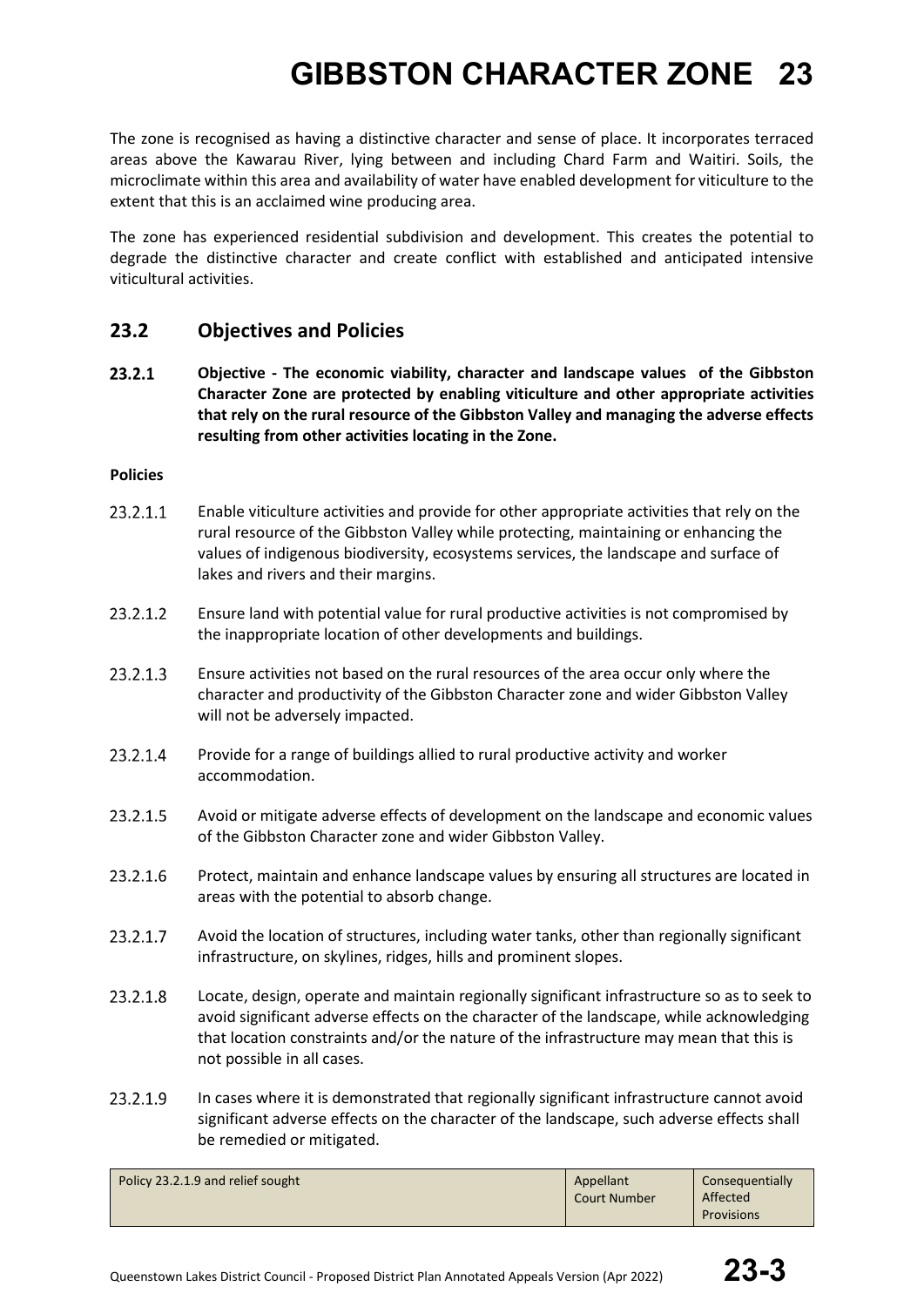| Amend Policy 23.2.1.9:                                                        | <b>New</b><br><b>Transpower</b> |
|-------------------------------------------------------------------------------|---------------------------------|
| In cases where it is demonstrated that regionally significant infrastructure  | <b>Zealand Limited</b>          |
| cannot avoid significant adverse effects on the character of the landscape,   | <b>ENV-2018-CHC-114</b>         |
| such adverse effects shall be remedied or mitigated to the extent practicable | further<br>las.<br>per          |
| minimised.                                                                    | particulars                     |
|                                                                               | received)                       |
|                                                                               | order<br>(consent               |
|                                                                               | issued)                         |
|                                                                               |                                 |

- 23.2.1.10 Provide for the establishment of activities such as commercial recreation, visitor accommodation and rural living that are complementary to the character and viability of the Gibbston Character zone, providing they do not impinge on rural productive activities.
- 23.2.1.11 The location and direction of lights do not cause glare to other properties, roads, public places or degrade views of the night sky.
- 23.2.1.12 Avoid adverse cumulative impacts on ecosystem and nature conservation values.
- 23.2.1.13 Have regard to the risk of fire from vegetation and the potential risk to people and buildings, when assessing subdivision and development.
- 23.2.1.14 Provide adequate firefighting water and fire service vehicle access to ensure an efficient and effective emergency response.
- $23.2.2$ **Objective - The life supporting capacity of soils is sustained.**

#### **Policies**

- 23.2.2.1 Avoid the adverse effects of subdivision and development on the life-supporting capacity of soil.
- 23.2.2.2 Enable a range of activities to utilise the range of soil types and microclimates.
- 23.2.2.3 Protect the soil resource by controlling activities including earthworks and indigenous vegetation clearance.
- 23.2.2.4 Encourage land management practices and activities that benefit soil and vegetation cover.
- $23.2.3$ **Objective - The life supporting capacity of water is safeguarded through the integrated management of the effects of activities.**

#### **Policy**

In conjunction with the Otago Regional Council, regional plans and strategies:

- encourage activities, that use water efficiently, thereby conserving water quality and quantity;
- discourage activities that adversely affect the potable quality and life supporting capacity of water and associated ecosystems.
- 23.2.4 **Objective - Land management practices that recognise and accord with the environmental sensitivity and amenity values of the Gibbston Character Zone are encouraged.**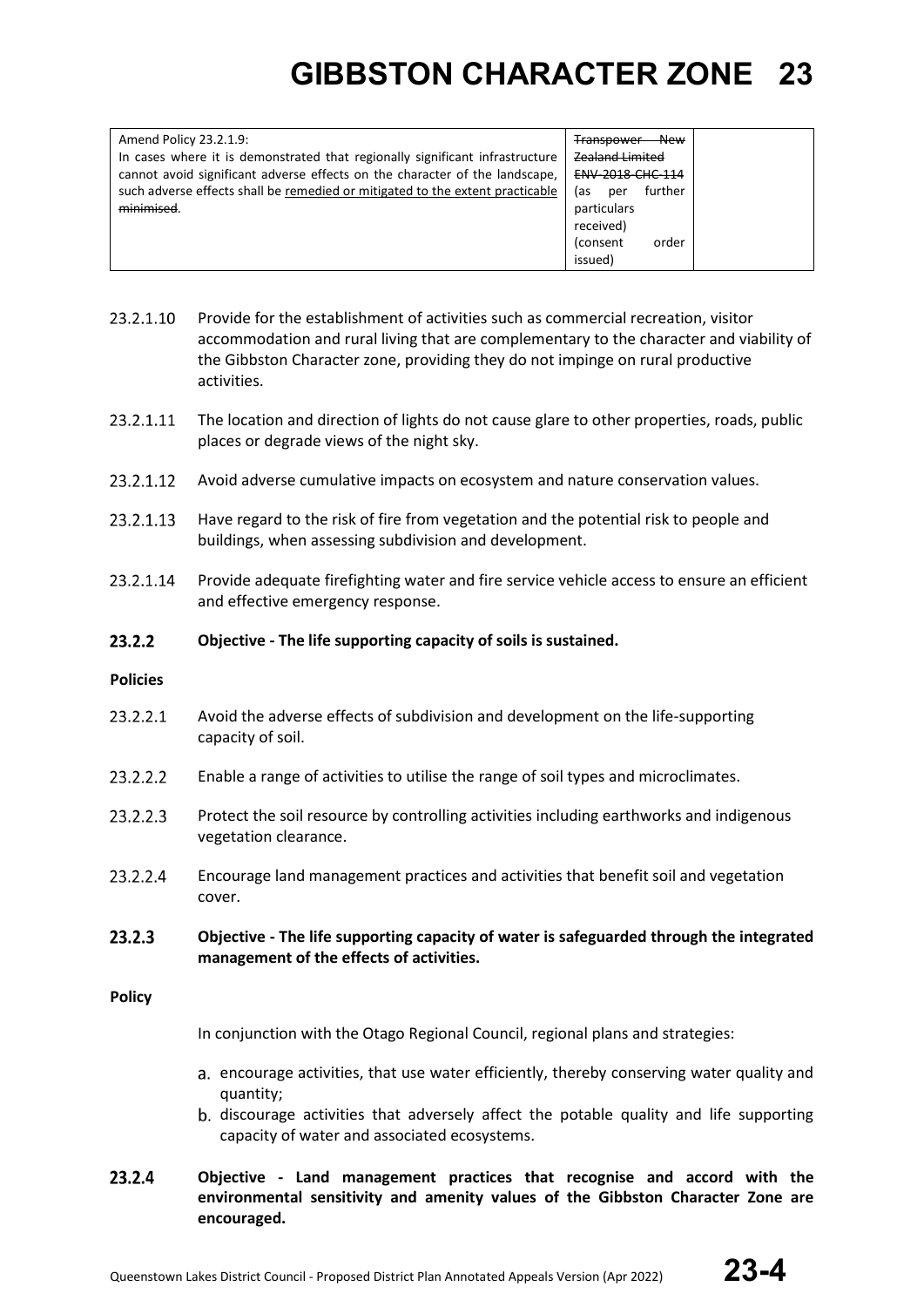#### **Policies**

- 23.2.4.1 Encourage appropriate management of vegetation cover and development including earthworks to prevent siltation and sedimentation effects on water resources.
- 23.2.4.2 Noise levels should not be inconsistent with rural productive activities and the character and rural amenity of the Gibbston area.
- 23.2.4.3 Control access and egress to ensure safe and efficient movement of traffic on roads and for users of trails, walkways and cycleways.
- 23.2.4.4 Manage forestry and farm-forestry activities to avoid adverse effects on landscape, amenity and viticulture production.

### **23.3 Other Provisions and Rules**

#### 23.3.1 **District Wide**

Attention is drawn to the following District Wide chapters.

| 1 Introduction          | 2 Definitions                                      | 3 Strategic Direction               |
|-------------------------|----------------------------------------------------|-------------------------------------|
| 4 Urban Development     | 5 Tangata Whenua                                   | 6 Landscapes and Rural<br>Character |
| 25 Earthworks           | 26 Historic Heritage                               | 27 Subdivision                      |
| 28 Natural hazards      | 29 Transport                                       | 30 Energy and Utilities             |
| 31 Signs                | 32 Protected Trees                                 | 33 Indigenous Vegetation            |
| 34 Wilding Exotic Trees | 35 Temporary activities and<br>Relocated buildings | 36 Noise                            |
| 37 Designations         | District Plan<br>web<br>mapping<br>application     |                                     |

#### $23.3.2$ **Interpreting and Applying the Rules**

- 23.3.2.1 A permitted activity must comply with all the rules listed in the activity and Standards tables, and any relevant district wide rules.
- 23.3.2.2 Compliance with any of the following standards, in particular the permitted standards, does not absolve any commitment to the conditions of any relevant land use consent, consent notice or covenant registered on the site's computer freehold register.
- 23.3.2.3 Where an activity does not comply with a standard listed in the standards tables, the activity status identified by the 'Non-Compliance Status' column shall apply. Where an activity breaches more than one Standard, the most restrictive status shall apply to the activity.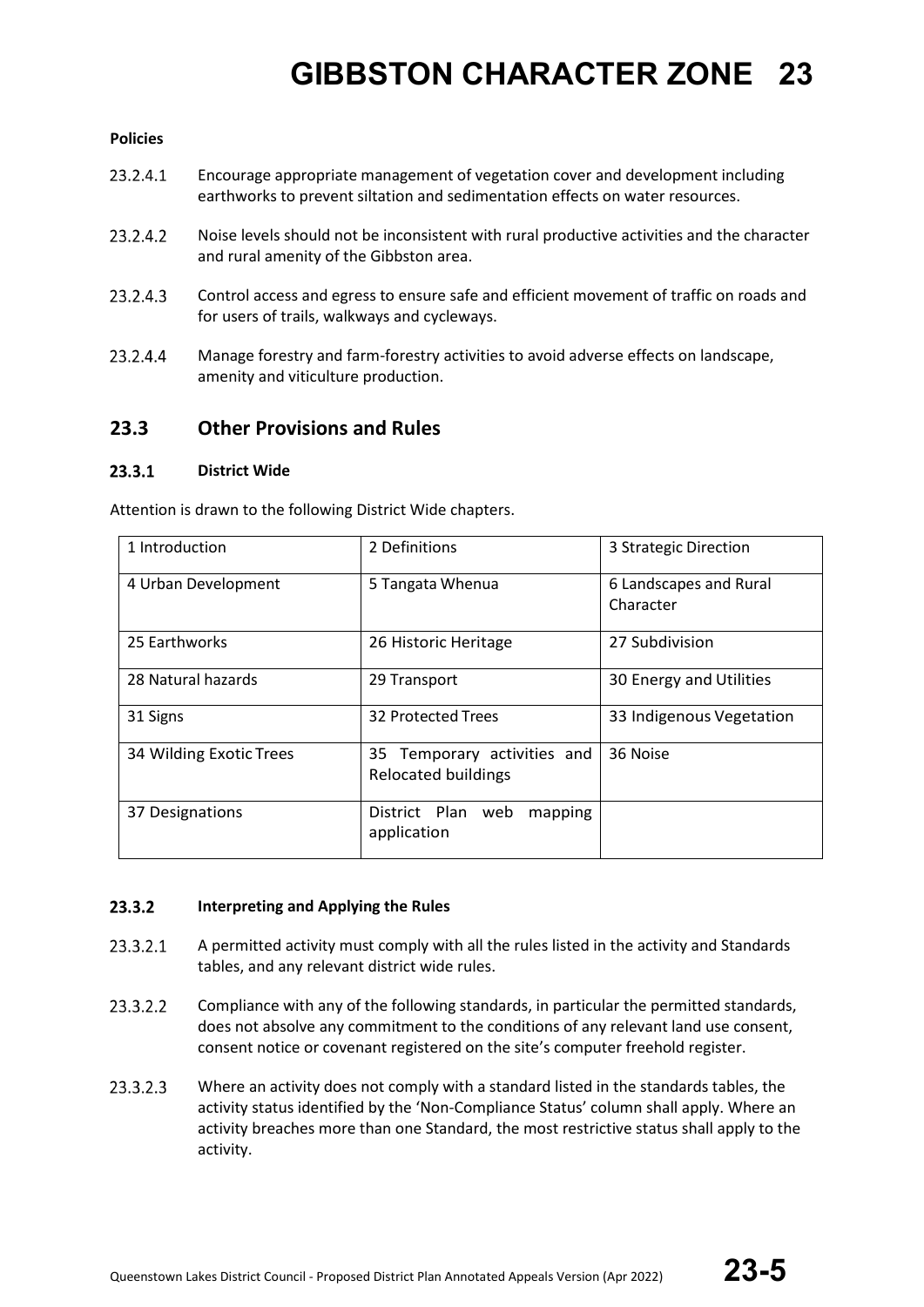- 23.3.2.4 The Council reserves the right to ensure development and building activities are undertaken in accordance with the conditions of resource and subdivision consent through monitoring.
- 23.3.2.5 Applications for building consent for permitted activities shall include information to demonstrate compliance with the following standards, and any conditions of the applicable resource consent subdivision conditions.
- 23.3.2.6 For controlled and restricted discretionary activities, the Council shall restrict the exercise of its discretion to the matters listed in the rule.
- 23.3.2.7 Building platforms identified on a site's computer freehold register shall have been registered as part of a resource consent approval by the Council.
- 23.3.2.8 The status of any Plantation Forestry will be determined by the Resource Management (National Environmental Standards for Plantation Forestry) Regulations 2017.
- 23.3.2.9 Internal alterations to buildings including the replacement of joinery are permitted.
- 23.3.2.10 These abbreviations are used in the following tables. Any activity which is not permitted (P) or prohibited (PR) requires resource consent.

| D | Permitted     | ◡         | Controlled    | <b>RD</b> | Restricted<br>Discretionary |
|---|---------------|-----------|---------------|-----------|-----------------------------|
| D | Discretionary | <b>NC</b> | Non-Complying | <b>PR</b> | Prohibited                  |

### **23.4 Rules - Activities**

All activities, including any listed permitted activities shall be subject to the rules and standards contained in Tables 1 to 3.

Table 1 – Activities

Table 2 – Buildings

Table 3 – Commercial activities

| Rule   | <b>Table 1 - Activities</b>              | <b>Activity</b> |
|--------|------------------------------------------|-----------------|
|        | <b>Farming Activities</b>                |                 |
| 23.4.1 | Farming activity (includes viticulture). | P               |
| 23.4.2 | Domestic Livestock.                      | P               |
| 23.4.3 | Factory Farming.                         | <b>NC</b>       |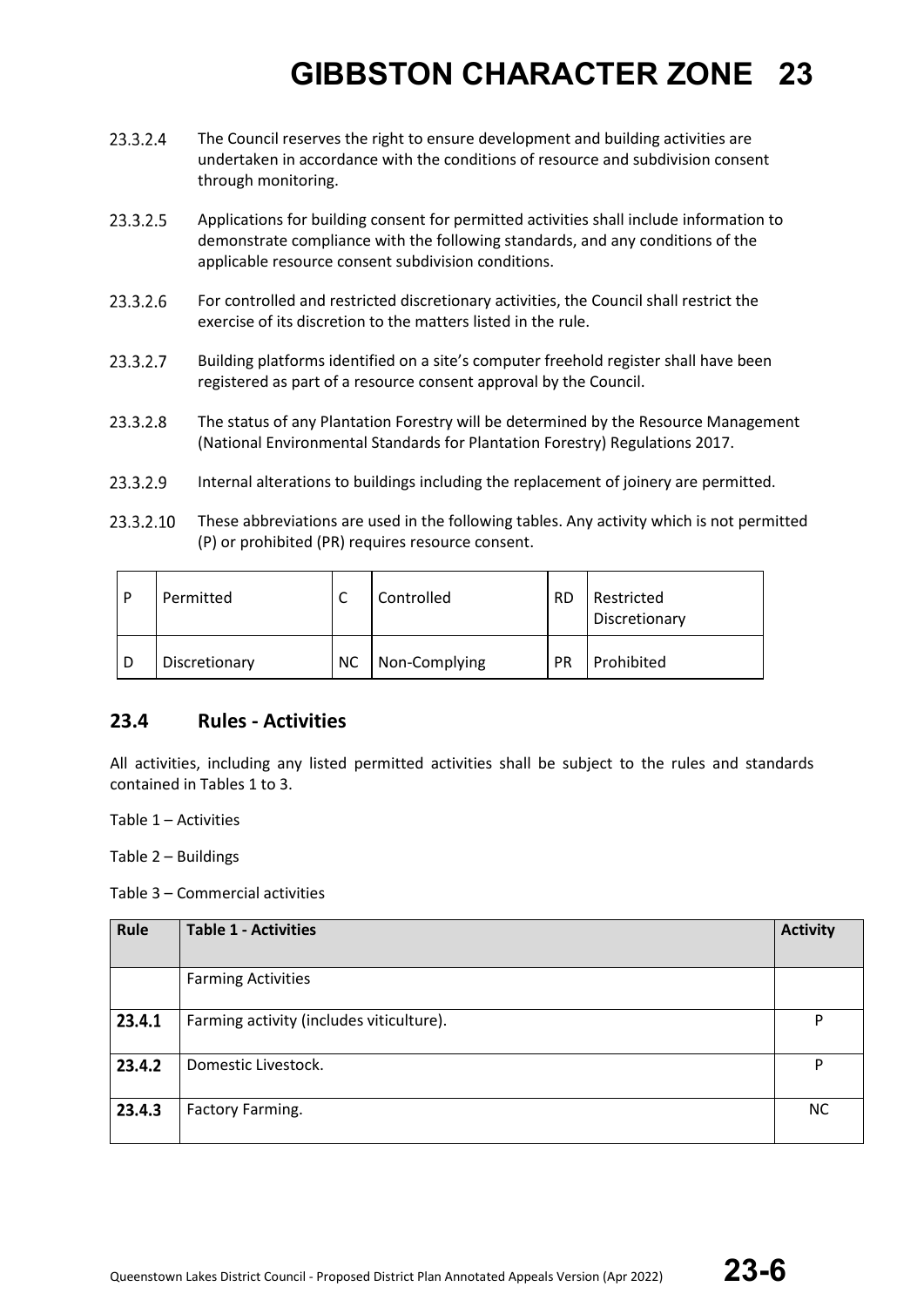| Rule    | <b>Table 1 - Activities</b>                                                                                                                                                                                                                                 |   |  |
|---------|-------------------------------------------------------------------------------------------------------------------------------------------------------------------------------------------------------------------------------------------------------------|---|--|
|         | Residential Activity, Subdivision and Development                                                                                                                                                                                                           |   |  |
| 23.4.4  | The construction and exterior alteration of residential buildings located within a<br>building platform approved by resource consent, or registered on the applicable<br>computer freehold register, subject to compliance with Table 2.                    |   |  |
| 23.4.5  | The exterior alteration of any lawfully established building located outside of a<br>building platform, subject to compliance with the standards in Table 2.                                                                                                | P |  |
| 23.4.6  | One residential unit within any building platform approved by resource consent.                                                                                                                                                                             | P |  |
| 23.4.7  | Residential Flat (activity only, the specific rules for the construction of any buildings<br>apply).                                                                                                                                                        | P |  |
| 23.4.8  | The use of land or buildings for Residential activity except as provided for by any<br>other rule.                                                                                                                                                          | D |  |
| 23.4.9  | The identification of a building platform not less than 70m <sup>2</sup> and not greater than<br>1000m <sup>2</sup> .                                                                                                                                       | D |  |
| 23.4.10 | The construction of any building including the physical activity associated with<br>buildings including roading, access, lighting, landscaping and earthworks, not<br>provided for by any other rule.                                                       |   |  |
|         | <b>Commercial Activities</b>                                                                                                                                                                                                                                |   |  |
| 23.4.11 | Home Occupation that complies with the standards in Table 3.                                                                                                                                                                                                |   |  |
| 23.4.12 | Industrial activities limited to wineries and underground cellars, not exceeding<br>$300m2$ .                                                                                                                                                               |   |  |
| 23.4.13 | Commercial recreation activities that comply with the standards in Table 3.                                                                                                                                                                                 | P |  |
| 23.4.14 | Retail sales of farm and garden produce, handicrafts and wine that is grown, reared<br>or produced on the site and that comply with the standards in Table 3.<br>Control is reserved to:                                                                    | C |  |
|         | the location of the activity and buildings;<br>a.<br>access, vehicle crossing location, car parking;<br>b.<br>screening and location of storage areas for waste materials, outdoor display<br>c.<br>areas and parking;<br>signage;<br>d.<br>lighting.<br>e. |   |  |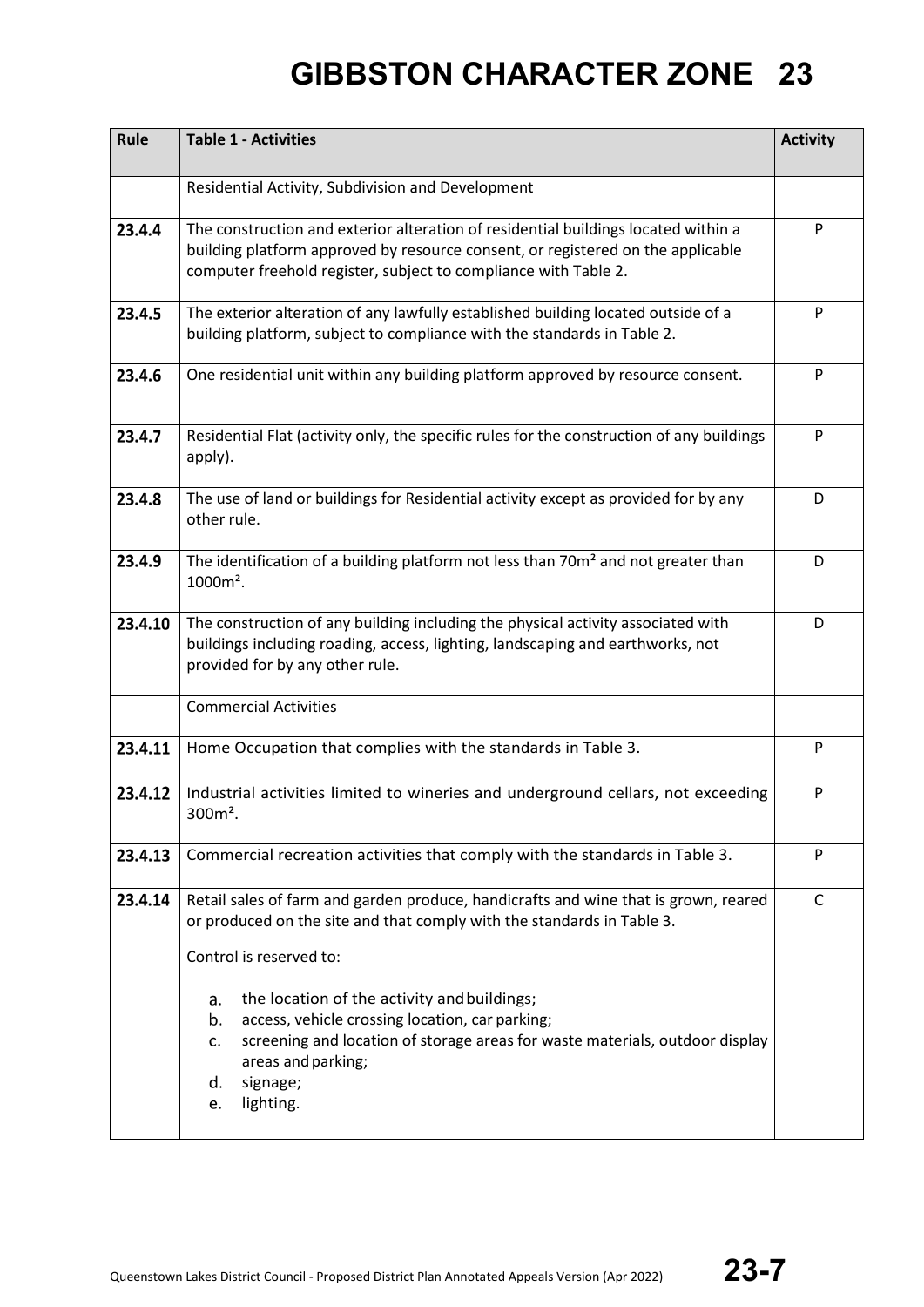| Rule    | <b>Table 1 - Activities</b>                                                                                                                 |           |  |
|---------|---------------------------------------------------------------------------------------------------------------------------------------------|-----------|--|
|         |                                                                                                                                             |           |  |
| 23.4.15 | <b>Winery and Farm Buildings</b>                                                                                                            |           |  |
|         | The construction, addition or alteration of a farm building or winery with control<br>reserved to:                                          |           |  |
|         | location, scale, height and external appearance, as it effects the Gibbston<br>a.<br>Valley's landscape and amenity values;                 |           |  |
|         | landscaping;<br>b.<br>parking and access, in respect of earthworks and the impact on the safety<br>C.<br>and efficiency of State highway 6; |           |  |
|         | the location, scale and functional need of car parking;<br>d.<br>associated earthworks;<br>e.                                               |           |  |
|         | provision of water supply, sewage treatment and disposal;<br>f.<br>lighting, including car parking areas;<br>g.                             |           |  |
|         | screening and location of storage areas for waste materials, outdoor<br>h.<br>display and signage areas and parking.                        |           |  |
| 23.4.16 | Visitor accommodation.                                                                                                                      | D         |  |
|         | <b>Other Activities</b>                                                                                                                     |           |  |
| 23.4.17 | Non-commercial recreation and recreational activity.                                                                                        | P         |  |
| 23.4.18 | Informal airports for emergency landings, rescues, fire-fighting and activities<br>ancillary to farming activities.                         |           |  |
| 23.4.19 | Informal airports, expect as provided for in 23.4.18.                                                                                       |           |  |
| 23.4.20 | Any activity not listed in Tables 1, except for Plantation Forestry where the Resource                                                      | <b>NC</b> |  |
|         | Management (Resource Management (National Environmental Standard for                                                                        |           |  |
|         | Plantation Forestry) Regulation 2017) Regulation 2017 prevails.                                                                             |           |  |
| 23.4.21 | Residential Visitor Accommodation and Homestays.                                                                                            |           |  |

### **23.5 Rules - Standards**

|        | <b>Table 2: Standards for buildings</b>                                                                                              | Non-compliance                                                     |
|--------|--------------------------------------------------------------------------------------------------------------------------------------|--------------------------------------------------------------------|
| 23.5.1 | <b>Buildings, Materials and Colours</b>                                                                                              | <b>RD</b>                                                          |
|        | Any building, including any structure larger than<br>5m2, that is new, relocated, altered, reclad or                                 | Discretion is restricted to:                                       |
|        | repainted, including containers intended to, or that                                                                                 | external appearance;<br>a.                                         |
|        | remain on site for more than six months, and the<br>alteration to any lawfully established building are<br>subject to the following: | b.<br>visibility from public places<br>and surrounding properties; |
|        |                                                                                                                                      | lighting;<br>c.                                                    |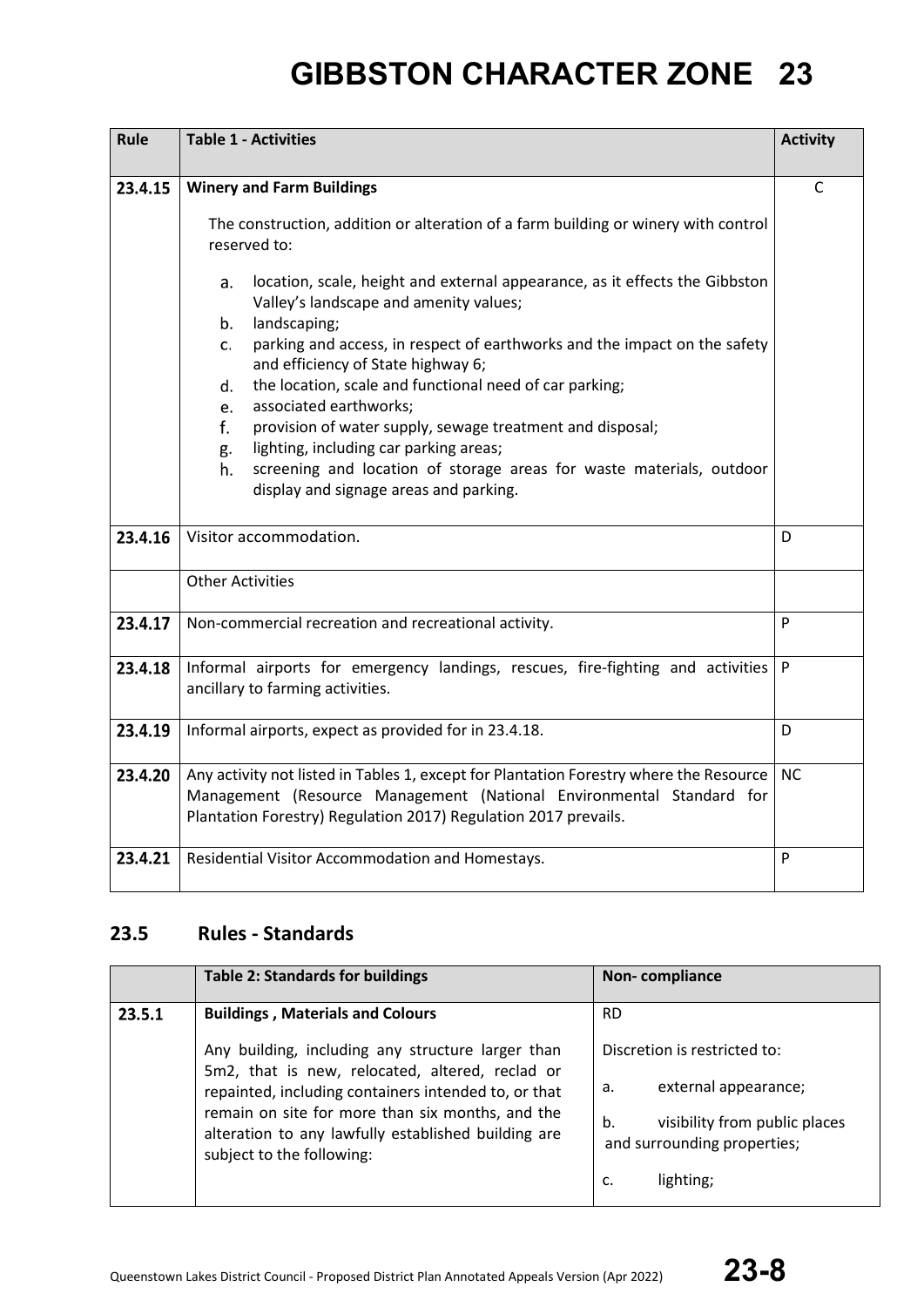|        | All exterior surfaces shall be coloured in the range                      |                                                                                                                                                                                                                                                | landscape character;<br>d. |                                                                                                                                                                                                                |  |
|--------|---------------------------------------------------------------------------|------------------------------------------------------------------------------------------------------------------------------------------------------------------------------------------------------------------------------------------------|----------------------------|----------------------------------------------------------------------------------------------------------------------------------------------------------------------------------------------------------------|--|
|        |                                                                           | of browns, greens or greys (except soffits),                                                                                                                                                                                                   |                            |                                                                                                                                                                                                                |  |
|        | including;                                                                |                                                                                                                                                                                                                                                | e.                         | visual amenity.                                                                                                                                                                                                |  |
|        | 23.5.1.1                                                                  | Pre-painted steel, and all roofs must<br>have a light reflectance value not<br>greater than 20%.                                                                                                                                               |                            |                                                                                                                                                                                                                |  |
|        | 23.5.1.2                                                                  | all other surface** finishes except for<br>schist must have a light reflectance<br>value of not greater than 30%.                                                                                                                              |                            |                                                                                                                                                                                                                |  |
|        | 23.5.1.3                                                                  | 23.5.1.3 In the case of alterations to<br>an existing building where there is not<br>an approved building platform on the<br>site, it does not increase the building<br>coverage by more than 30% in a ten<br>year period.                     |                            |                                                                                                                                                                                                                |  |
|        |                                                                           | Control is reserved to all of the following:                                                                                                                                                                                                   |                            |                                                                                                                                                                                                                |  |
|        |                                                                           | Except these standards do not apply to the blades<br>of frost fighting devices.                                                                                                                                                                |                            |                                                                                                                                                                                                                |  |
|        | * Excludes soffits, windows and skylights (but not<br>glass balustrades). |                                                                                                                                                                                                                                                |                            |                                                                                                                                                                                                                |  |
|        |                                                                           | ** Includes cladding and built landscaping that<br>cannot be measured by way of light reflectance<br>value but is deemed by the Council to be suitably<br>recessive and have the same effect as achieving<br>a light reflectance value of 30%. |                            |                                                                                                                                                                                                                |  |
| 23.5.2 | <b>Building size</b>                                                      |                                                                                                                                                                                                                                                | <b>RD</b>                  |                                                                                                                                                                                                                |  |
|        | exceed 500m <sup>2</sup> .                                                | The ground floor area of any building must not                                                                                                                                                                                                 |                            | Discretion is restricted to:<br>a. external appearance;<br>b. visibility from public places;<br>c. landscape character;<br>d. visual amenity;<br>e. privacy, outlook and amenity<br>from adjoining properties. |  |
| 23.5.3 | <b>Building Height</b>                                                    |                                                                                                                                                                                                                                                | <b>NC</b>                  |                                                                                                                                                                                                                |  |
|        | shall be 8m.                                                              | The maximum height of any residential building,<br>residential accessory building or commercial<br>building other than for a farming or winery building                                                                                        |                            |                                                                                                                                                                                                                |  |
| 23.5.4 | <b>Building Height</b>                                                    |                                                                                                                                                                                                                                                | <b>NC</b>                  |                                                                                                                                                                                                                |  |
|        |                                                                           | The maximum height of any farming or winery<br>building shall be 10m, other than frost fighting<br>towers which must not exceed 12m in height.                                                                                                 |                            |                                                                                                                                                                                                                |  |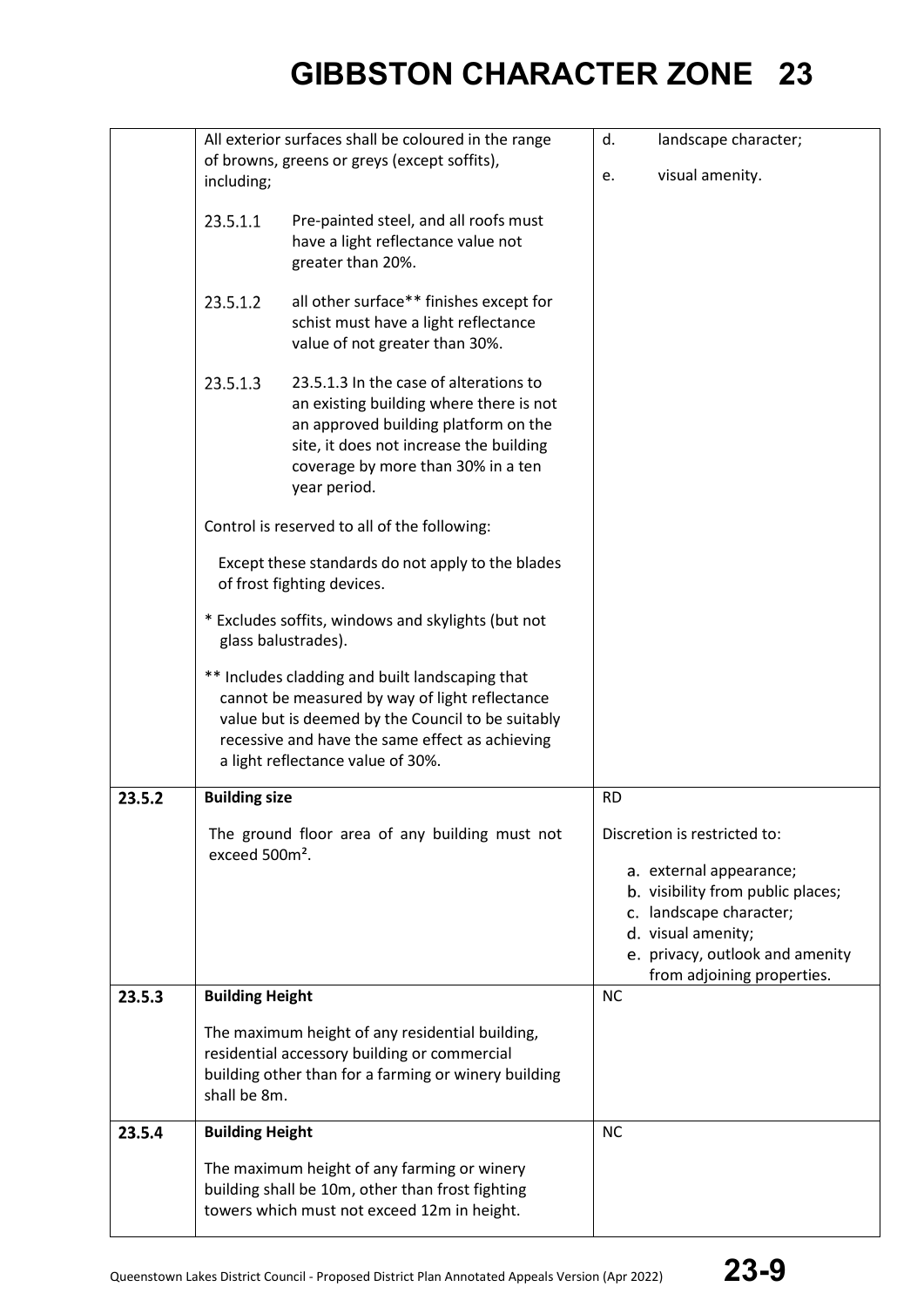| 23.5.5 | <b>Setback from Internal Boundaries (any building)</b>                                                                                                                                                                                                                                                                                                                                                                                                                                                                                                                                                                     | <b>RD</b>                                                                                                                                                                                                                                                                                                                                                            |
|--------|----------------------------------------------------------------------------------------------------------------------------------------------------------------------------------------------------------------------------------------------------------------------------------------------------------------------------------------------------------------------------------------------------------------------------------------------------------------------------------------------------------------------------------------------------------------------------------------------------------------------------|----------------------------------------------------------------------------------------------------------------------------------------------------------------------------------------------------------------------------------------------------------------------------------------------------------------------------------------------------------------------|
|        | The minimum setback of buildings from internal<br>boundaries shall be 6m.                                                                                                                                                                                                                                                                                                                                                                                                                                                                                                                                                  | Discretion is restricted to:<br>a. rural amenity;<br>b. landscape character;<br>c. privacy, outlook and amenity<br>from adjoining properties.                                                                                                                                                                                                                        |
| 23.5.6 | <b>Setback from Roads (any building)</b>                                                                                                                                                                                                                                                                                                                                                                                                                                                                                                                                                                                   | <b>NC</b>                                                                                                                                                                                                                                                                                                                                                            |
|        | The minimum setback of buildings from road<br>boundaries shall be 20m, except the minimum<br>setback of any building for sections of State highway<br>6 where the speed limit is 70 km/hr or greater shall<br>be 40m.                                                                                                                                                                                                                                                                                                                                                                                                      |                                                                                                                                                                                                                                                                                                                                                                      |
| 23.5.7 | <b>Setback of buildings from Water bodies</b>                                                                                                                                                                                                                                                                                                                                                                                                                                                                                                                                                                              | <b>RD</b>                                                                                                                                                                                                                                                                                                                                                            |
| 23.5.8 | The minimum setback of any building from the bed<br>of a water body shall be 20m.<br>All fixed exterior lighting must be directed away                                                                                                                                                                                                                                                                                                                                                                                                                                                                                     | Discretion is restricted to:<br>any indigenous biodiversity<br>a.<br>values;<br>visual amenity values;<br>b.<br>landscape character;<br>C.<br>open space;<br>d.<br>whether the waterbody is<br>e.<br>subject to flooding or natural<br>hazards and any mitigation to<br>manage the location of the<br>building.<br><b>NC</b>                                         |
|        | from adjacent sites and roads.                                                                                                                                                                                                                                                                                                                                                                                                                                                                                                                                                                                             |                                                                                                                                                                                                                                                                                                                                                                      |
| 23.5.9 | Firefighting water and access                                                                                                                                                                                                                                                                                                                                                                                                                                                                                                                                                                                              | <b>RD</b>                                                                                                                                                                                                                                                                                                                                                            |
|        | New buildings for residential activities and visitor<br>accommodation, where there is no reticulated<br>water supply, or any reticulated water supply is not<br>sufficient for firefighting, must have one of the<br>following:<br>either a sprinkler system installed and plumbed with<br>a maintained static water storage supply of at least<br>7,000 litres available to the system, or<br>water supply and access for firefighting that meets<br>the following requirements:<br>23.5.9.1<br>Water storage of at least 45,000 litres<br>shall be maintained (excluding potable<br>water storage for domestic use) with | Discretion is restricted to:<br>the extent to which SNZ PAS<br>a.<br>4509:<br>2008<br>met<br>can<br>be<br>including the adequacy of the<br>water supply;<br>accessibility<br>the<br>the<br>of<br>b.<br>firefighting water connection<br>point for fire service vehicles;<br>whether and the extent to<br>c.<br>which the building is assessed<br>as a low fire risk. |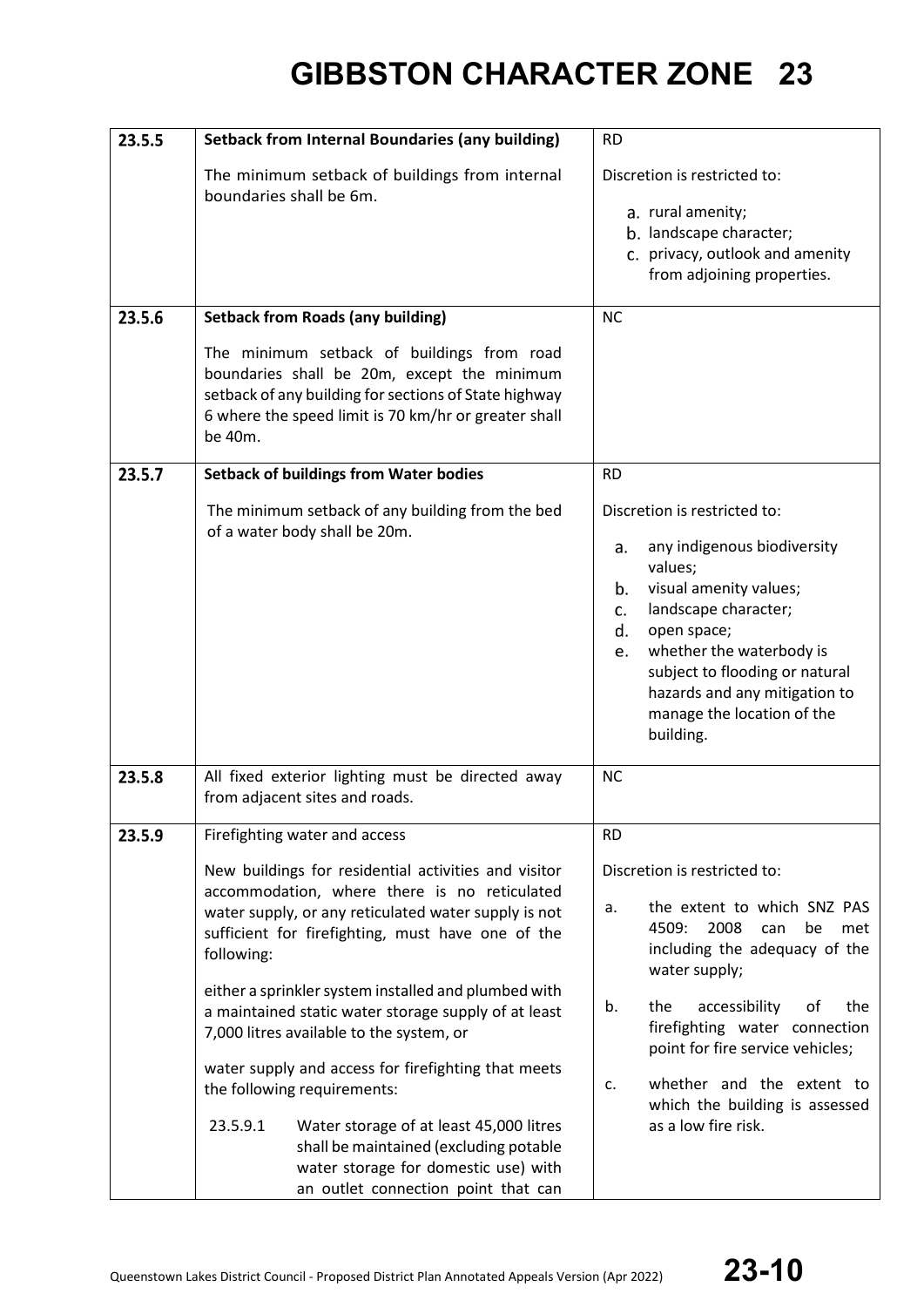|          | provide 1500L/min (25 L/s) and any<br>necessary couplings.                                                                                                                                                                                                           |  |
|----------|----------------------------------------------------------------------------------------------------------------------------------------------------------------------------------------------------------------------------------------------------------------------|--|
| 23.5.9.2 | connection point for the<br>The<br>firefighting water supply must be<br>located more than 6m and less than<br>90m from the building for residential<br>activities or visitor accommodation<br>and be accessible by emergency<br>service vehicles during fire events. |  |
| 23.5.9.3 | A hardstand area with a minimum<br>width of 4.5m and length of 11m<br>located within 6m of the firefighting<br>water supply connection point and<br>capable of supporting a 20 tonne fire<br>service vehicle.                                                        |  |
| 23.5.9.4 | Access from the property road<br>boundary to the handstand area<br>capable of accommodating a 20 tonne<br>fire service vehicle.                                                                                                                                      |  |

|         | <b>Table 3: Standards for Commercial Activities</b>                                                                                                                                                           | <b>Non - Compliance</b>                                                                                                         |
|---------|---------------------------------------------------------------------------------------------------------------------------------------------------------------------------------------------------------------|---------------------------------------------------------------------------------------------------------------------------------|
| 23.5.10 | <b>Commercial Recreation Activities</b><br>Commercial recreation activity undertaken<br>outdoors and involving not more than 10 persons<br>in any one group.                                                  | D                                                                                                                               |
| 23.5.11 | <b>Retail Sales</b><br>Buildings in excess of 25m <sup>2</sup> gross floor area to be<br>used for retail sales identified in Table 1 must be<br>setback from road boundaries by a minimum<br>distance of 30m. | <b>RD</b><br>Discretion is restricted to:<br>a. landscape character and visual<br>amenity;<br>b. access;<br>c. on-site parking. |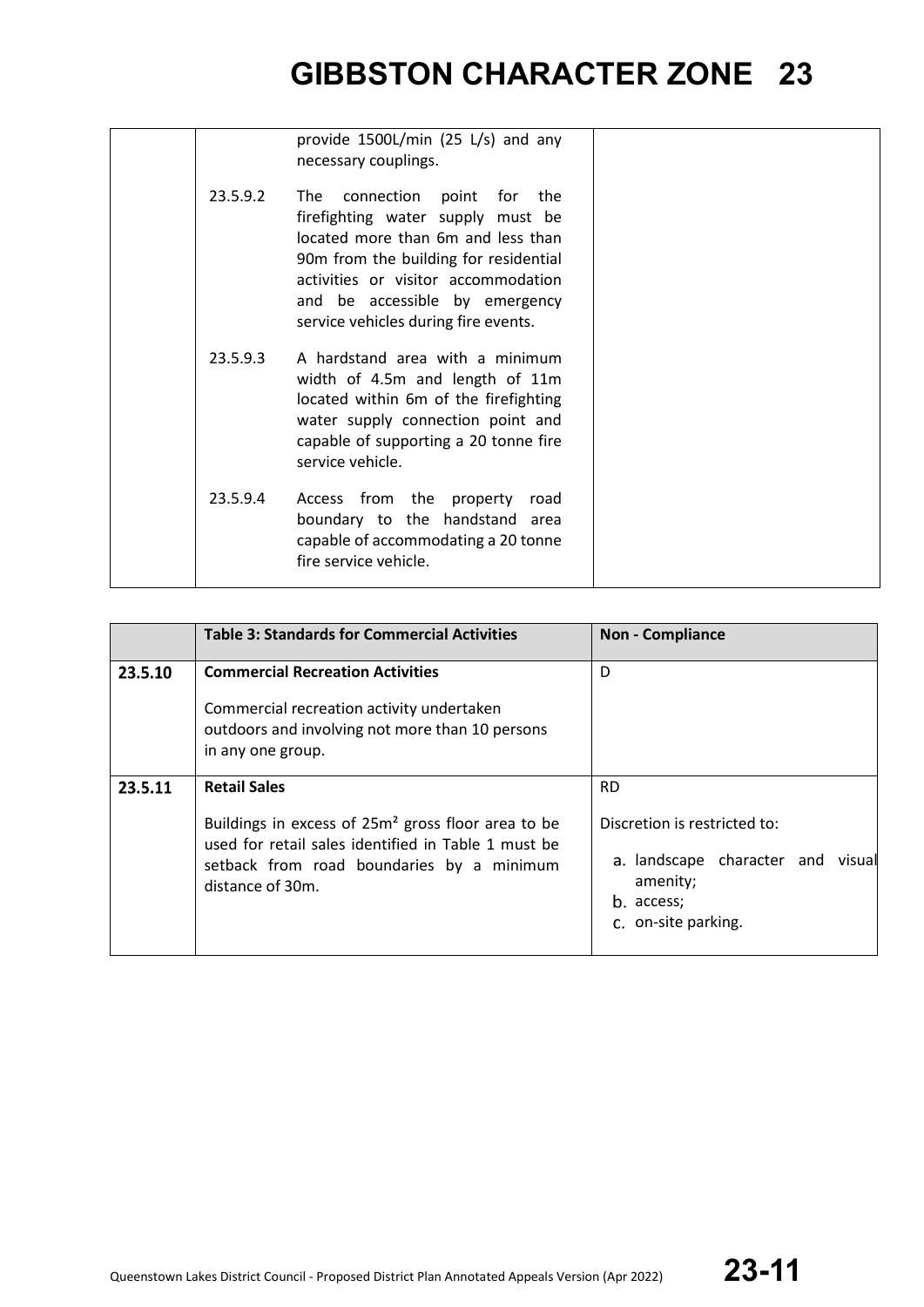|         | <b>Table 3: Standards for Commercial Activities</b>                                                                                                                                                                                                                                                                                                      | <b>Non - Compliance</b>                                                                                                                                                                                                                                                                                                                                                                                                                                                                                                                    |
|---------|----------------------------------------------------------------------------------------------------------------------------------------------------------------------------------------------------------------------------------------------------------------------------------------------------------------------------------------------------------|--------------------------------------------------------------------------------------------------------------------------------------------------------------------------------------------------------------------------------------------------------------------------------------------------------------------------------------------------------------------------------------------------------------------------------------------------------------------------------------------------------------------------------------------|
| 23.5.12 | <b>Home Occupation</b>                                                                                                                                                                                                                                                                                                                                   | <b>RD</b>                                                                                                                                                                                                                                                                                                                                                                                                                                                                                                                                  |
|         | The maximum net floor area of home<br>23.5.12.1<br>occupation activities must no exceed<br>$100m^2$ .<br>23.5.12.2<br>Goods, materials or equipment must not<br>be stored outside a building.<br>23.5.12.3<br>All manufacturing, altering, repairing,<br>dismantling or processing of any goods or<br>articles must be carried out within a<br>building. | Discretion is restricted to:<br>a. the nature, scale and intensity of<br>the activity in the context of the<br>surrounding rural area;<br>b. visual amenity from neighbouring<br>properties and public places;<br>c. noise, odour and dust;<br>d. the extent to which the activity<br>requires a rural location because<br>of its affiliation to rural resources;<br>e. screening and location of storage<br>areas for waste materials, lighting,<br>outdoor display areas and parking;<br>f. access safety and transportation<br>effects. |
| 23.5.13 | <b>Residential Visitor Accommodation</b>                                                                                                                                                                                                                                                                                                                 | D                                                                                                                                                                                                                                                                                                                                                                                                                                                                                                                                          |
|         | 23.5.12.1 Must not exceed a cumulative total of 90<br>nights occupation by paying guests on a site<br>per 12 month period.<br>23.5.12.2 The Council must be notified in writing prior                                                                                                                                                                    |                                                                                                                                                                                                                                                                                                                                                                                                                                                                                                                                            |
|         | to the commencement of a Residential<br>Visitor Accommodation activity.                                                                                                                                                                                                                                                                                  |                                                                                                                                                                                                                                                                                                                                                                                                                                                                                                                                            |
|         | 23.5.12.3 Up to date records of the Residential Visitor<br>Accommodation activity must be kept,<br>including a record of the date and duration<br>of guest stays and the number of guests<br>staying per night, and in a form that can be<br>made available for inspection by the Council<br>at 24 hours' notice.                                        |                                                                                                                                                                                                                                                                                                                                                                                                                                                                                                                                            |
|         | 23.5.12.4 Smoke alarms must be provided in<br>accordance with clause 5 of the Residential<br>Tenancies (Smoke Alarms and Insulation)<br>Regulations 2016.                                                                                                                                                                                                |                                                                                                                                                                                                                                                                                                                                                                                                                                                                                                                                            |
|         | Note: The Council may request that records are made<br>available to the Council for inspection at 24 hours'<br>notice, in order to monitor compliance with rules<br>23.5.12.1 to 23.5.12.4.                                                                                                                                                              |                                                                                                                                                                                                                                                                                                                                                                                                                                                                                                                                            |
| 23.5.14 | Homestay                                                                                                                                                                                                                                                                                                                                                 | D                                                                                                                                                                                                                                                                                                                                                                                                                                                                                                                                          |
|         | 23.5.13.1 Must not exceed 5 paying guests on a site per                                                                                                                                                                                                                                                                                                  |                                                                                                                                                                                                                                                                                                                                                                                                                                                                                                                                            |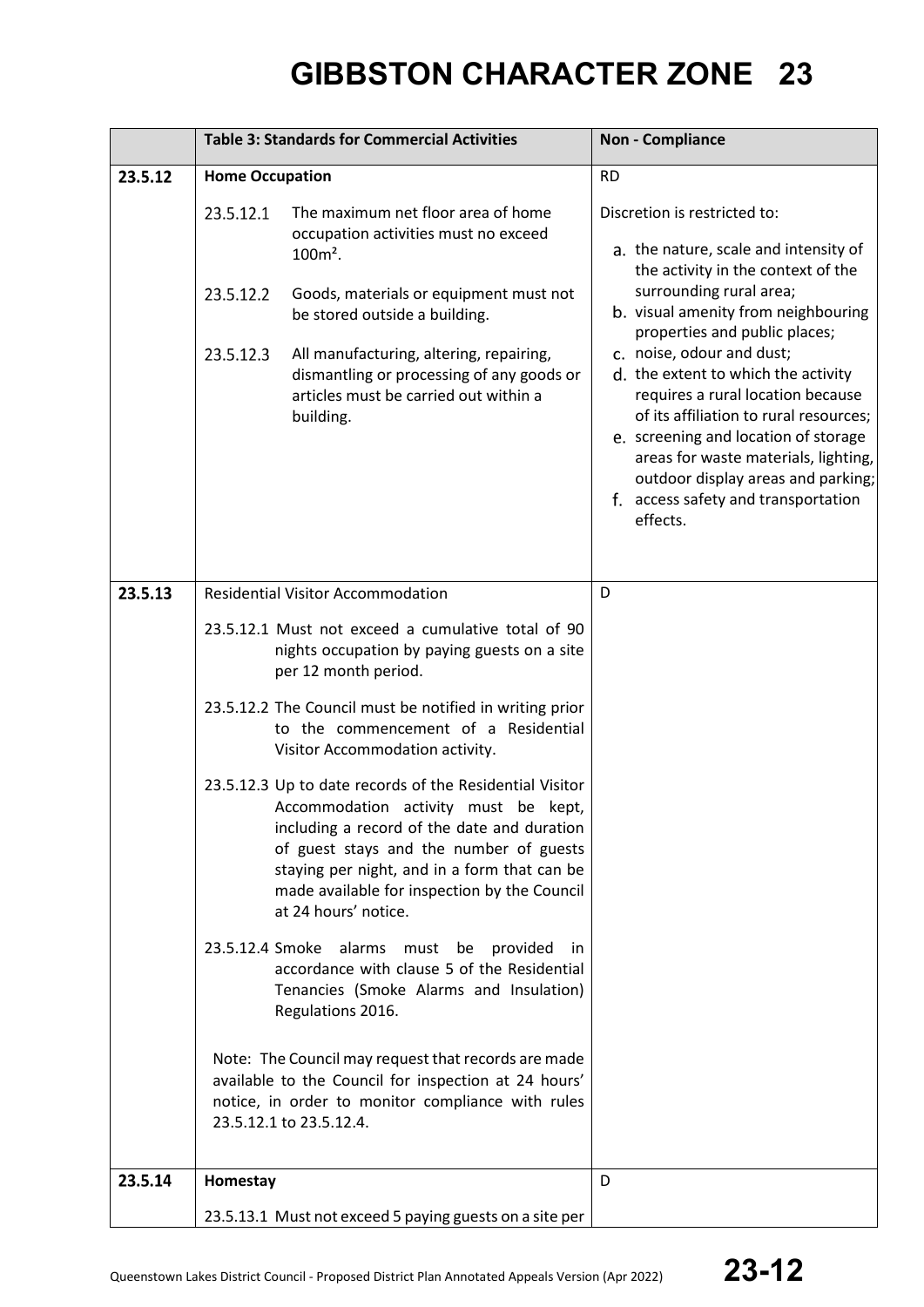| <b>Table 3: Standards for Commercial Activities</b>                                                                                                                                                                                       | <b>Non - Compliance</b> |
|-------------------------------------------------------------------------------------------------------------------------------------------------------------------------------------------------------------------------------------------|-------------------------|
| night.                                                                                                                                                                                                                                    |                         |
| 23.5.13.2 The Council must be notified in writing prior<br>to the commencement of a Homestay<br>activity.                                                                                                                                 |                         |
| 23.5.13.3 Up to date records of the Homestay activity<br>must be kept, including a record of the<br>number of guests staying per night, and in a<br>form that can be made available for<br>inspection by the Council at 24 hours' notice. |                         |
| Note: The Council may request that records are made<br>available to the Council for inspection at 24 hours'<br>notice, in order to monitor compliance with rules<br>23.5.13.1 to 23.5.13.3.                                               |                         |

### **23.6 Rules - Non-Notification of Applications**

Any application for resource consent for the following matters shall not require the written approval of other persons and shall not be notified or limited notified:

- 23.6.1.1 Controlled activity retail sales of farm and garden produce and handicrafts grown or produced on site (Rule 23.4.14), except where the access is directly onto a State highway.
- Controlled activity winery and farm buildings (Rule 23.4.15) except where the access is 23.6.1.2 directly onto a State highway.

### **23.7 Rules - Assessment Matters (Landscape)**

The following assessment matters apply to any discretionary or activity within the Gibbston Character zone where landscape is relevant

#### 23.7.1 **Effects on landscape character:**

The following shall be taken into account:

- Where the activity is adjacent to an Outstanding Natural Feature or Landscape, whether 23.7.1.1 and the extent to which the proposed development will adversely affect the quality or character of the adjacent Outstanding Natural Landscape or Feature.
- 23.7.1.2 Whether and the extent to which the scale and nature of the proposed development will degrade the character of the surrounding landscape.
- 23.7.1.3 Whether the design and landscaping would be compatible with or would enhance the character of the landscape.

#### 23.7.2 **Effects on visual amenity**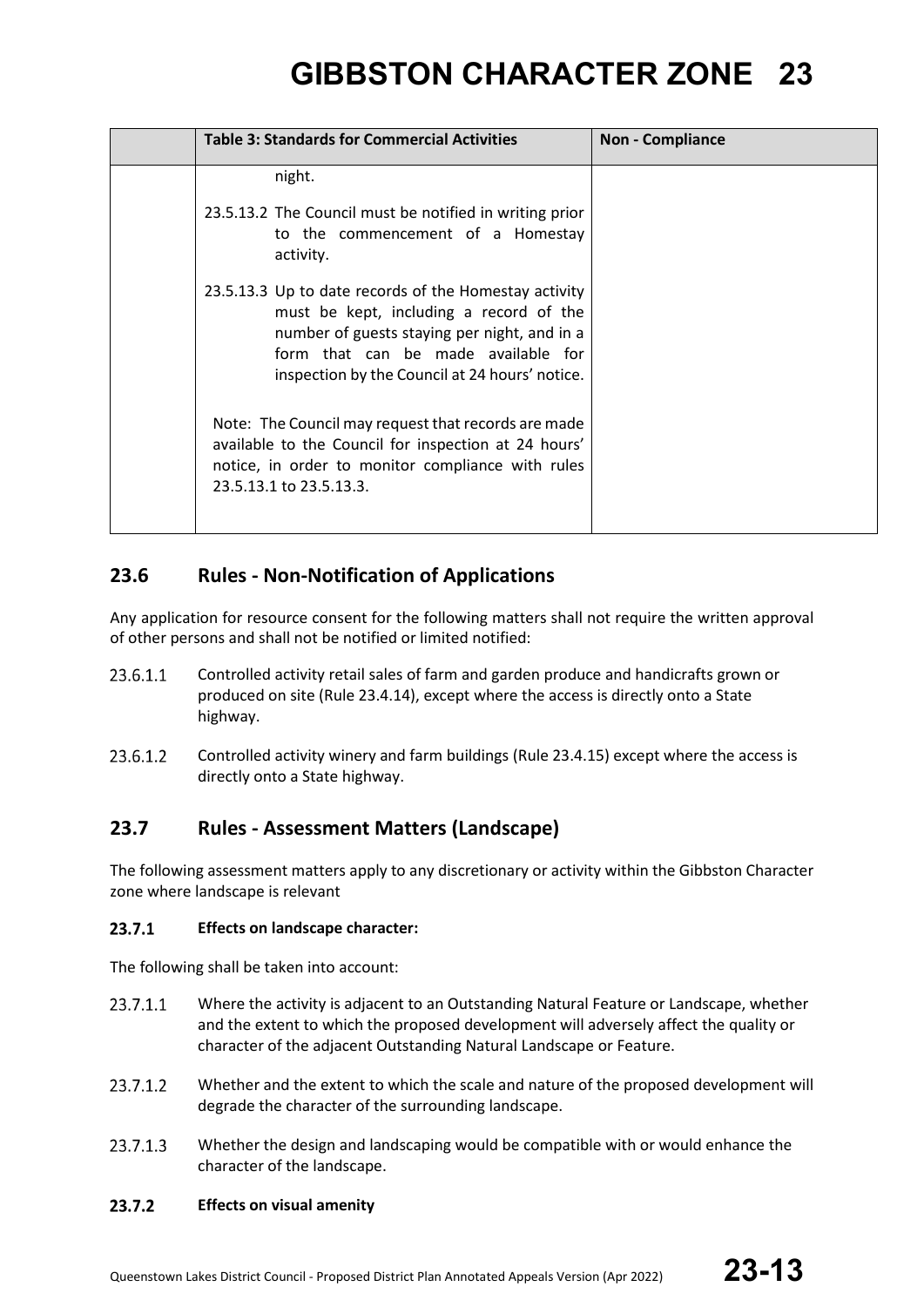Whether the development will result in a loss of the visual amenity of the gibbston Valley landscape, having regard to whether and the extent to which:

- 23.7.2.1 The visual prominence of the proposed development from any public places, in particular State highway 6, cycleways and bridleways.
- 23.7.2.2 The proposed development is likely to be visually prominent such that it detracts from private views.
- 23.7.2.3 Any screening or other mitigation by any proposed method such as earthworks and/or new planting will detract from the landscape character or obstruct views of the landscape from both public and private locations.
- 23.7.2.4 The proposed development is enclosed by any confining elements of topography and/or vegetation and the ability of these elements to reduce visibility from public and private locations.
- 23.7.2.5 Any roads, access boundaries and associated planting, earthworks and landscaping will reduce visual amenity, with particular regard to elements that are inconsistent with the existing natural topography and patterns.
- 23.7.2.6 Boundaries follow, wherever reasonably possible and practicable, the natural lines of the landscape or landscape units.

#### 23.7.3 **Design and density of development**

In considering the appropriateness of the design and density of proposed development, whether and to what extent:

- 23.7.3.1 Opportunity has been taken to aggregate built development to utilise common access ways including roads, pedestrian linkages, services and open space (i.e. open space held in one title whether jointly or otherwise).
- 23.7.3.2 There is merit in clustering the proposed building(s) or building platform(s) having regard to the overall density of the proposed development and whether this would exceed the ability of the landscape to absorb change.
- 23.7.3.3 Development is located within the parts of the site where they will be least visible from public and private locations.
- 23.7.3.4 Development is located in the parts of the site where they will have the least impact on landscape character.

#### 23.7.4 **Tangata Whenua, biodiversity and geological values**

23.7.4.1 Whether and to what extent the proposed development will degrade Tangata Whenua values including Töpuni or nohoanga, indigenous biodiversity, geological or geomorphological values or features and, the positive effects any proposed or existing protection or regeneration of these values or features.

> The Council acknowledges that Tangata Whenua beliefs and values for a specific location may not be known without input from iwi.

#### 23.7.5 **Cumulative effects of development on the landscape**